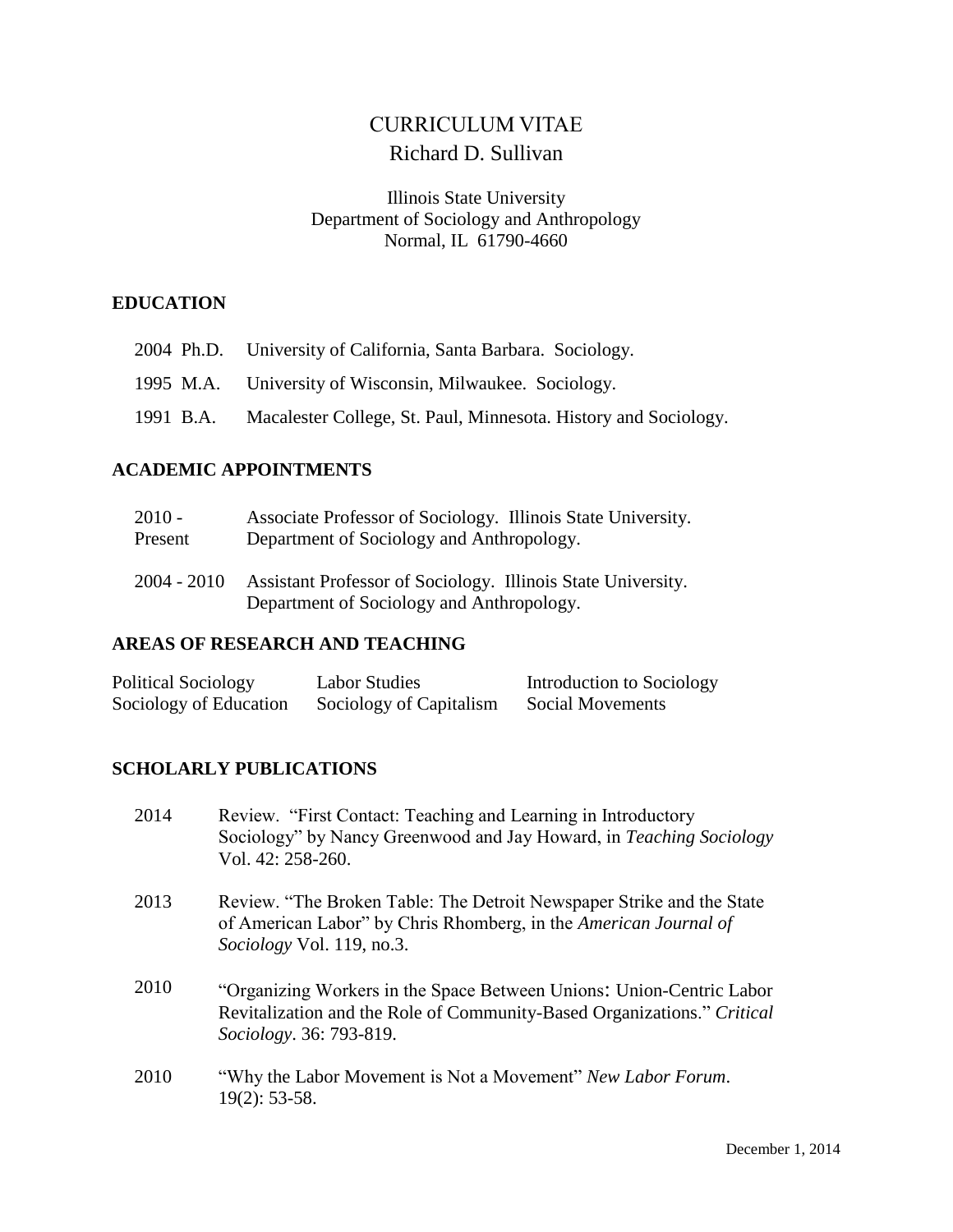| 2010 | "Labor Market or Labor Movement? The Union Density Bias as Barrier<br>to Labor Renewal" Work, Employment and Society. 24(1): 145-156.                                                                                                                      |
|------|------------------------------------------------------------------------------------------------------------------------------------------------------------------------------------------------------------------------------------------------------------|
| 2009 | "Density Matters: The Union Density Bias and the Implications for Labor<br>Movement Revitalization." Mobilization: An International Quarterly<br>$14(2)$ : 239-60.                                                                                         |
| 2009 | "Alienation and Anomie" with Brian Ott. In Harry T. Reis & Susan<br>Sprecher (Eds.), <i>Encyclopedia of Human Relationships</i> . Thousand Oaks,<br>CA: Sage.                                                                                              |
| 2008 | "Organizing Immigrant Women in America's Sweatshops: Lessons from<br>the Los Angeles Garment Worker Center" with Kimi Lee. SIGNS:<br>Journal of Women in Culture and Society. vol. 33, no. 3.                                                              |
| 2006 | Review, "Hard Work: Remaking the American Labor Movement" by<br>Rick Fantasia and Kim Voss, in Social Forces 85: 1045-1046.                                                                                                                                |
| 2006 | Review, "Rebuilding Labor: Organizing and Organizers in the New<br>Union Movement" edited by Ruth Milkman and Kim Voss, in<br>Contemporary Sociology 35: 416-418.                                                                                          |
| 2004 | "Mapping the Dimensions of Labor Revitalization: Movement Innovators<br>Survey the California Frontier." Sociological Focus 37:251-268.                                                                                                                    |
| 2003 | "Pyrrhic Victory at UC Santa Barbara: The Struggle for Labor's New<br>Identity." Pp. 91-116 in Cogs in the Classroom Factory: The Changing<br>Identity of Academic Labor, edited by D. M. Herman and J. M. Schmid.<br>Westport, Conn.: Praeger Publishers. |
| 2003 | Review, with Judith Taylor, "Cultural Dilemmas of Progressive Politics:<br>Styles of Engagement among Grassroots Activists" by Stephen Hart.<br>Contemporary Sociology 32:363-364.                                                                         |

### **WORKS IN PROGRESS**

- *The B.S. About The B.A.: A Critical User's Guide to the University*
- *The Political Economy of Higher Education*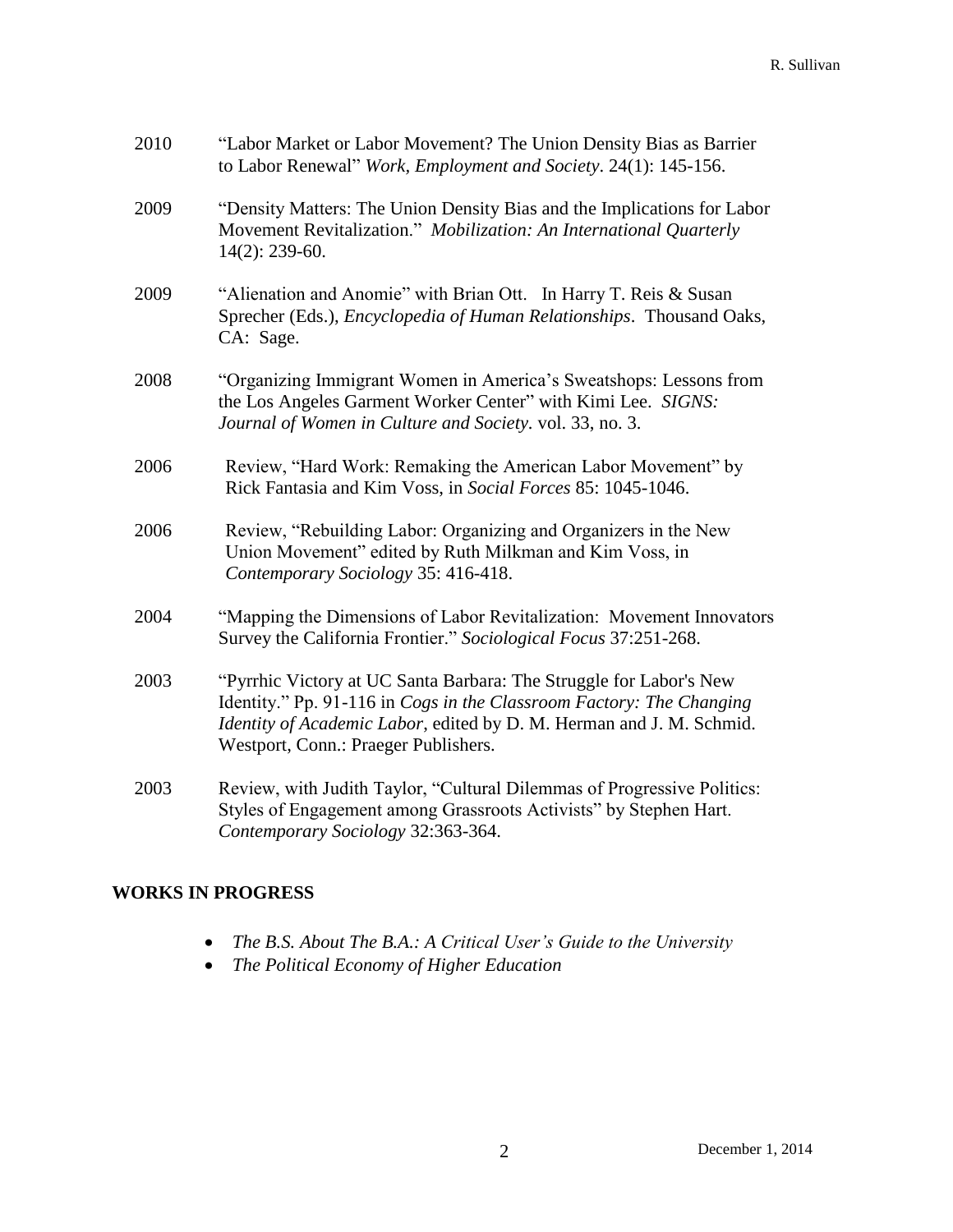## **AWARDS AND FELLOWSHIPS**

| 2008-09 | University Teaching Initiative Award, Illinois State University.                                                                                                                              |
|---------|-----------------------------------------------------------------------------------------------------------------------------------------------------------------------------------------------|
| 2007    | Excellence in Civic Engagement Award. American Democracy<br>Project Task Force. Awarded by the Vice President and Provost,<br>Illinois State University.                                      |
| 2005    | Outstanding Faculty Award. Office of Intercultural Programs and<br>Services. Awarded by Multi-Ethnic Cultural and Co-Curricular<br>Programming Advisory Committee, Illinois State University. |
| 2003    | Dissertation Fellowship. Graduate School, University of California,<br>Santa Barbara.                                                                                                         |
| 2002-03 | Dissertation Fellowship, University of California Institute for<br>Labor and Employment.                                                                                                      |
| 2001    | Excellence in Teaching Award – Social Science Division Graduate<br>Student Association, University of California, Santa Barbara.                                                              |
| 2001    | Pre-Dissertation Fellowship. University of California Institute for<br>Labor and Employment.                                                                                                  |
| 1999    | Travis L. Dixon Graduate Service Award. Graduate Student<br>Association University of California, Santa Barbara.                                                                              |
| 1999    | Excellence in Teaching Award (Nominee) Graduate Student<br>Association, University of California, Santa Barbara.                                                                              |
| 1997-98 | Regents Fellowship. University of California.                                                                                                                                                 |

# **GRANTS**

| 2013 | American Democracy Project and State Farm Course Development<br>Grant. Illinois State University, Center for Teaching, Learning and<br>Technology.                                              |
|------|-------------------------------------------------------------------------------------------------------------------------------------------------------------------------------------------------|
| 2009 | British Academy Grant, "Why has Union Membership Declined?<br>Assessing the Relative Effects of Political, Economic, and Social<br>Change." With Christopher Kollmeyer, University of Aberdeen. |
| 2007 | Pre-Tenure Faculty Initiative Grant. College of Arts and Sciences,<br>Illinois State University                                                                                                 |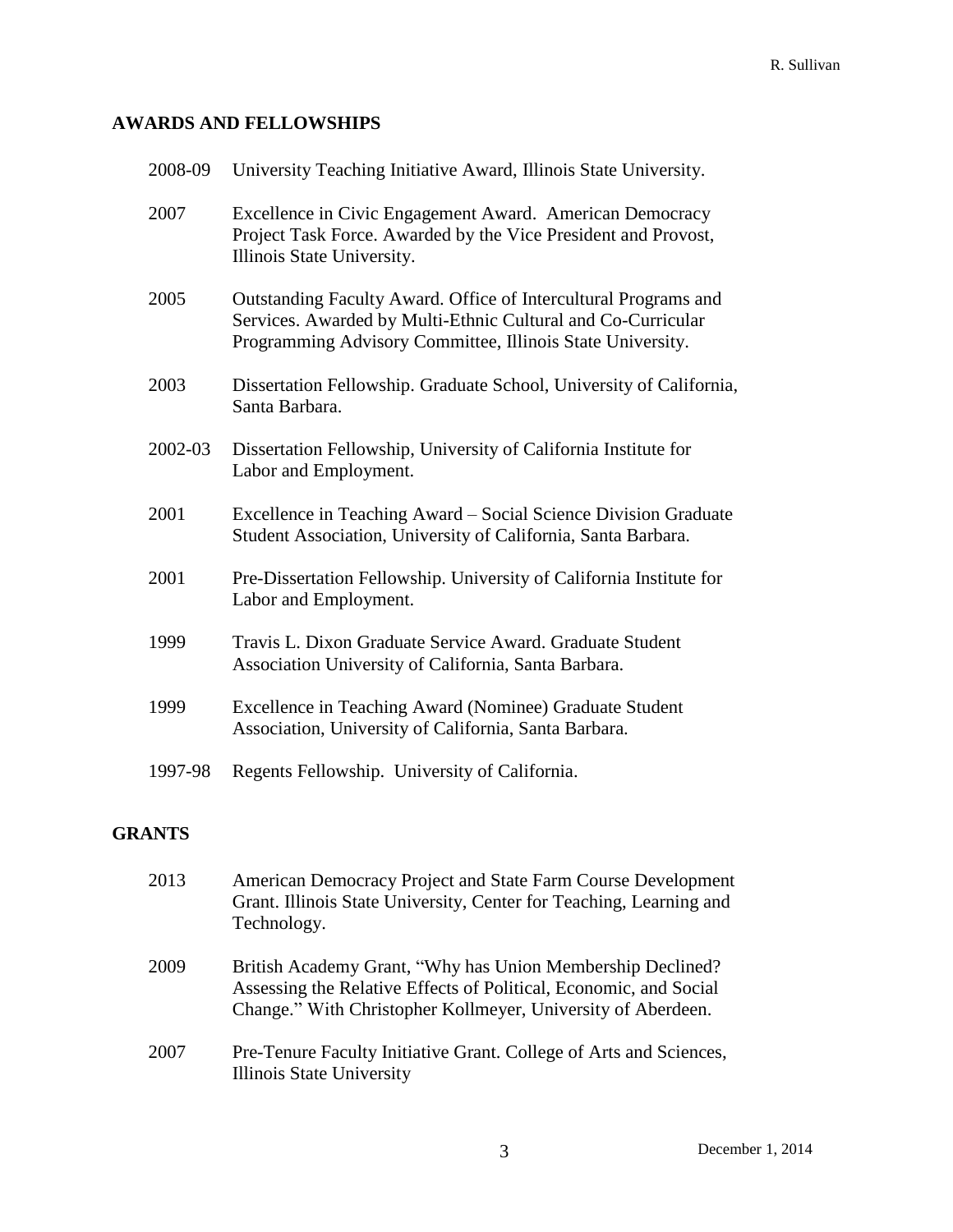| 2005          | New Faculty Initiative Grant. College of Arts and Sciences,<br><b>Illinois State University</b>                                                                                                               |
|---------------|---------------------------------------------------------------------------------------------------------------------------------------------------------------------------------------------------------------|
| 2003          | National Science Foundation Dissertation Improvement Grant.<br>"Social Movement Dynamics in Labor Organizing." #0327301.                                                                                      |
| 2003          | University of California Institute of Labor and Employment<br>Research Grant. "Exploring the Dimensions of a New Labor<br>Movement," with Richard Flacks.                                                     |
| 2002          | Department of Sociology Research Grant. University of<br>California, Santa Barbara.                                                                                                                           |
| 2002          | University of California Institute of Labor and Employment<br>Research Grant: "Exploring the Dimensions of a New Labor<br>Movement" with Richard Flacks.                                                      |
| 2002          | Humanities and Social Science Research Grant, Graduate Division,<br>University of California, Santa Barbara.                                                                                                  |
| 2001          | University of California Institute of Labor and Employment<br>Research Grant: "Exploring the Dimensions of a New Labor<br>Movement: The California Frontier 1995-2000," with R.Flacks.                        |
| 2001          | University of California Institute of Labor and Employment<br>Research Grant: "Workers Acquiescence for Center-Right<br>Economic Policies in California" with Christopher Kollmeyer and<br>Richard Appelbaum. |
| 1999          | Department of Sociology Research Grant. University of<br>California, Santa Barbara.                                                                                                                           |
| 1998-<br>2000 | Academic Programs Teaching Assistant Training Program Grant.<br>University of California, Santa Barbara.                                                                                                      |

# **CONFERENCE PRESENTATIONS AND INVITED TALKS**

| 2013 | "How to get the Most out of College" Invited talk Normal Community<br>High School, December 9. Normal Illinois.           |
|------|---------------------------------------------------------------------------------------------------------------------------|
| 2013 | "The University as Giant Sorting Machine" Invited talk AKD and<br>Sociology Club. November 13. Illinois State University. |
| 2013 | "College for What?" Invited talk Normal Community High School,<br>February 22. Normal Illinois.                           |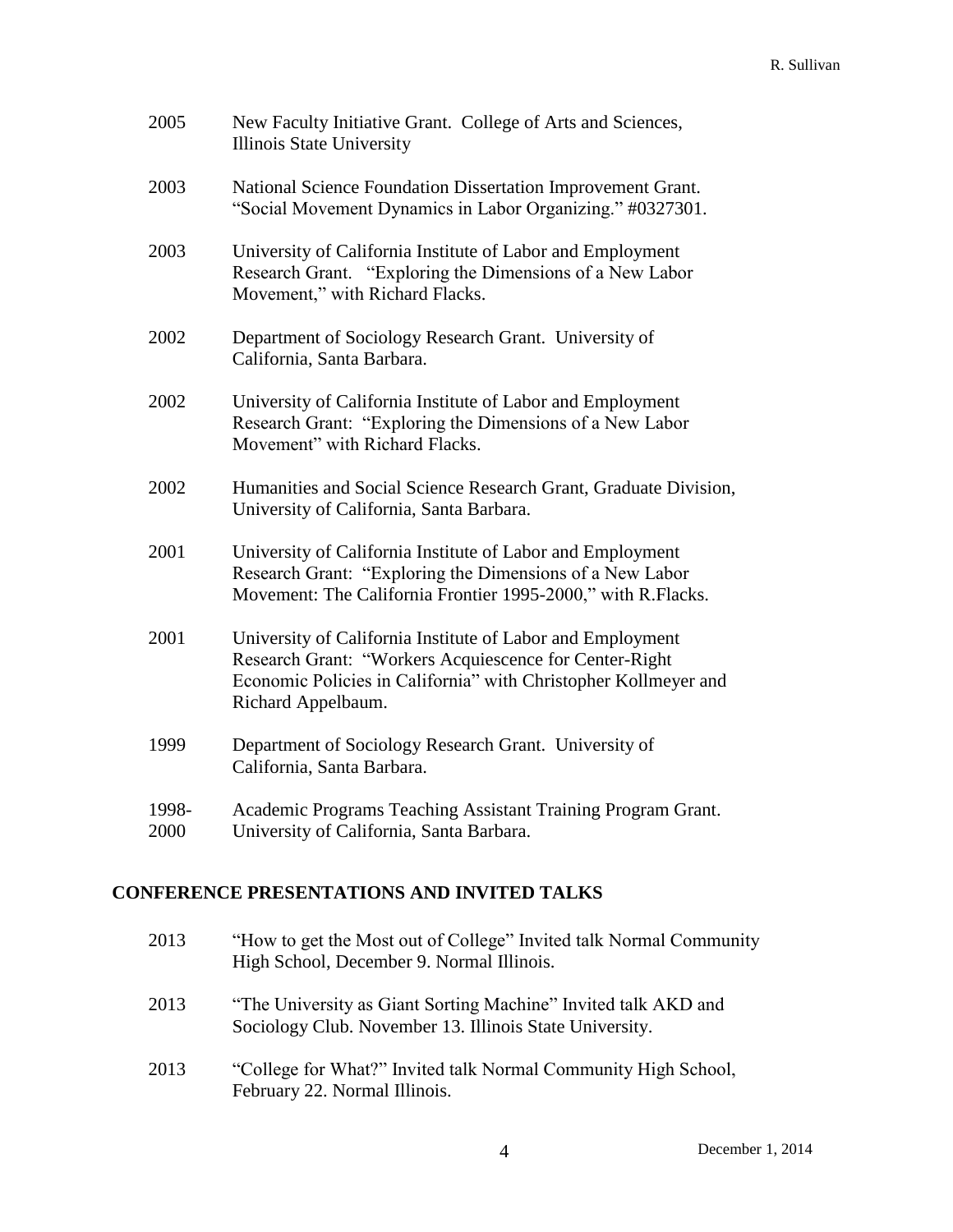| 2012 | "What Are You Going to Do With That?" Invited talk AKD and<br>Sociology Club. November 7. Illinois State University                                                                                                      |
|------|--------------------------------------------------------------------------------------------------------------------------------------------------------------------------------------------------------------------------|
| 2012 | "Overcoming Apathy" Invited talk, Alternative Spring Break<br>Conference, University of Illinois - Urbana Champagne. February 18.                                                                                        |
| 2010 | "Red to Purple to Blue: Stories of Transformation From a County that<br>Changed Its Shade" Commentator. Oral History Association<br>Conference. Atlanta GA, October 29.                                                  |
| 2010 | "Re-visiting Labor's Cultural Front: Community, Politics and<br>Identity." American Sociological Association Annual Meeting.<br>Atlanta, GA. August 16.                                                                  |
| 2008 | "Organizing Workers in the Space Between Unions." American<br>Sociological Association Annual Meeting. Boston, MA. August 1.                                                                                             |
| 2007 | "Labor Market or Labor Movement? The Union Density Bias as<br>Barrier to Labor Movement Revitalization." Work, Employment and<br>Society Triennial Conference, Aberdeen, Scotland. September 13.                         |
| 2007 | "Organizing Immigrants in America's Sweatshops: The Los Angeles<br>Garment Worker Center." American Sociological Association Annual<br>Meeting. New York. August 14.                                                     |
| 2007 | "Density or Disruption: Strategies for Rebuilding Labor Movement<br>Power." Collective Behavior and Social Movement Workshop,<br>Hofstra University New York. August 10.                                                 |
| 2007 | "Revitalizing the U.S. Labor Movement: Worker Centers, Immigrant<br>Organizing and American Sweatshops." Illinois State University<br>Department of Sociology and Anthropology Faculty Research<br>Colloquium. March 30. |
| 2007 | "New Forms for New Times: Worker Centers Organizing Immigrants<br>in the Sweatshops of Los Angeles." United Association of Labor<br>Educators Conference. Washington, DC. March 8.                                       |
| 2006 | "Density Matters: Implications of Union Density for the Sociology of<br>Labor Revitalization" Paper presented at American Sociological<br>Association Annual Conference, Montreal, Quebec. August 13.                    |
| 2006 | "Reframing Labor as a Social Movement: Theoretical and Strategic<br>Limits of Union Density on Labor Revitalization" European Group for<br>Organizational Studies Colloquium. Bergen, Norway. July 7.                    |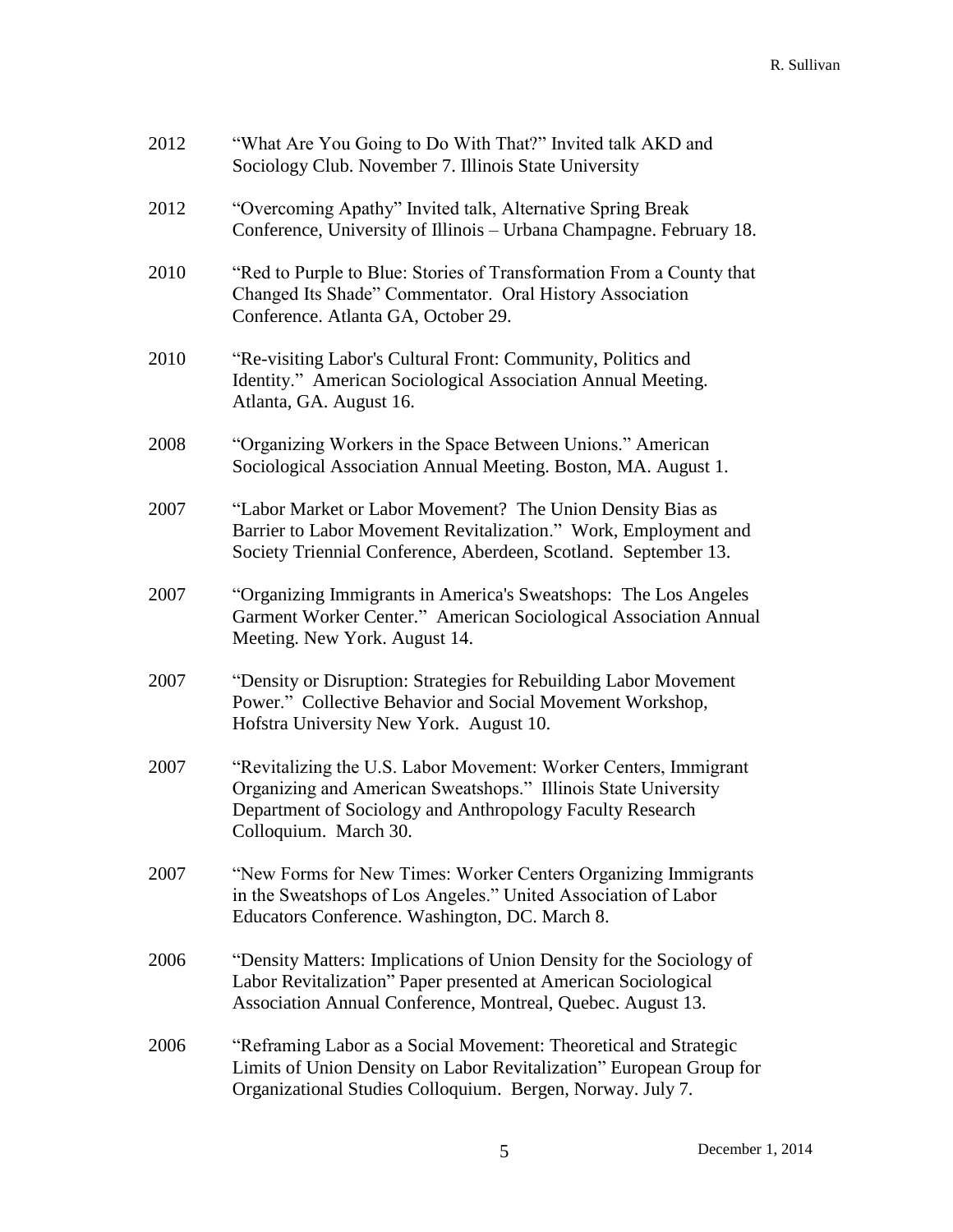| 2005 | "Justice in American Sweatshops: New Approaches to Organizing<br>Immigrant Garment Workers" Paper Presented for International<br>Studies Seminar Series Illinois State University, November 9.                                                 |
|------|------------------------------------------------------------------------------------------------------------------------------------------------------------------------------------------------------------------------------------------------|
| 2005 | "Do Unions Make Us Strong: Worker Centers as Alternative Labor<br>Movement Organizations" Presented at American Sociological<br>Association Annual Conference, Philadelphia, PA. August 13.                                                    |
| 2004 | "Remedies for Labor Revitalization: Prescriptions from Organizers,<br>Community Activists, Union Leaders, and Labor Scholars" Presented<br>at American Sociological Association Annual Meeting, San Francisco,<br>CA. August 14.               |
| 2004 | "Redefining the Movement to Revitalize Labor: California Innovators<br>look beyond collective bargaining to build a new labor movement"<br>Invited talk at Illinois State University, Department of Sociology and<br>Anthropology, February 6. |
| 2003 | "Is Labor a Movement? Implications for Theory and Practice" Paper<br>presented at American Sociological Association Annual Meeting,<br>Atlanta, GA. August 19.                                                                                 |
| 2003 | "Innovations in Labor Movement Organizing: New Forms, New<br>Styles and New Workers" Social Movements Research Working<br>Group Polson Institute for Global Development, Cornell University,<br>Ithaca, New York. March 28.                    |
| 2003 | "Remedies for Labor Revitalization: Proposals from Organizers,<br>Community Leaders, Union Officers & Scholars" Institute for Labor<br>and Employment Conference, Santa Barbara, CA. Feb.22.                                                   |
| 2002 | "Exploring the Contours of the New Labor Movement: Mapping the<br>California Frontier" Paper presented at American Sociological<br>Association Annual Meeting, Chicago IL. August 18.                                                          |
| 2002 | "New Workers, Old Unions: Will Knowledge Workers Fit Into<br>Industrial Union Frameworks" Paper presented at Pacific Sociology<br>Association Annual Meeting, Vancouver, BC, Canada. April 20.                                                 |
| 2002 | "Mapping the New Frontiers of the California Labor Movement:<br>Promising Cases, Preliminary Trends" Institute for Labor and<br>Employment Conference, Santa Cruz, California. January 17.                                                     |
| 2000 | "Laboring to Learn: The Collective Action of Graduate Employees."<br>Society for Study of Social Problems Annual Meeting, Washington                                                                                                           |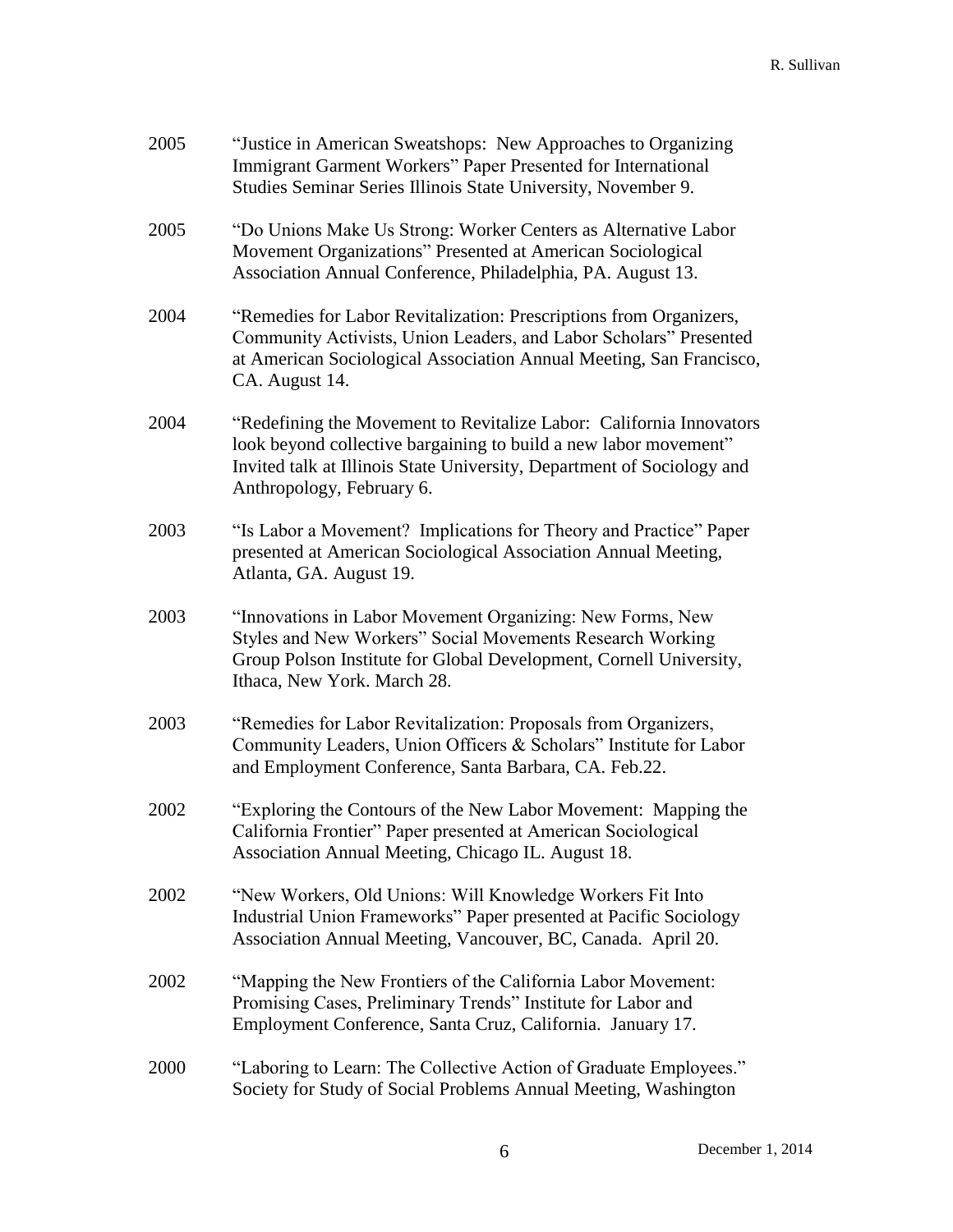|      | D.C.                                                                                                                                                                    |
|------|-------------------------------------------------------------------------------------------------------------------------------------------------------------------------|
| 2000 | "Learning as We Go: Graduate Student Workers and the<br>Transformation of the Labor Movement." Conference on The<br>Working Class at Century's End. Irvine, California. |
| 1995 | "Teaching Conflict Theories of Stratification Using a Game"<br>Approach." Sociologists of Minnesota Annual Meeting, St. Paul,<br>Minnesota.                             |
| 1995 | "Linking Labor and New Social Movements: The P-9 Example."<br>Midwest Sociological Society Annual Meeting, Chicago, Illinois.                                           |

### **SERVICE**

| 2014    | Department of Sociology and Anthropology Department Council.<br>Illinois State University.                                                          |
|---------|-----------------------------------------------------------------------------------------------------------------------------------------------------|
| 2009-14 | Faculty Advisor - Alpha Kappa Delta Faculty ISU Chapter.                                                                                            |
| 2010-12 | Department Faculty Status Committee, Department of Sociology and<br>Anthropology, Illinois State University.                                        |
| 2009-10 | Faculty Search Committee, Department of Sociology and<br>Anthropology, Illinois State University. (Environment and<br><b>Sustainability Search)</b> |
| 2006-08 | Department of Sociology and Anthropology Chair Search Committee.<br>College of Arts and Sciences, Illinois State University.                        |
| 2006-07 | Faculty Search Committee, Department of Sociology and<br>Anthropology, Illinois State University. (Consumption Search)                              |
| 2006-07 | Awards Committee (Outstanding Book Award) American<br>Sociological Association Section on Labor and Labor Movements.                                |
| 2005-07 | Graduate Program Committee, Department of Sociology and<br>Anthropology, Illinois State University.                                                 |
| 2006    | Program Review Committee, Department of Sociology and<br>Anthropology, Illinois State University.                                                   |
| 2004-05 | Search Committee, Department of Sociology and Anthropology,<br>Illinois State University. (Global Sociology Search)                                 |